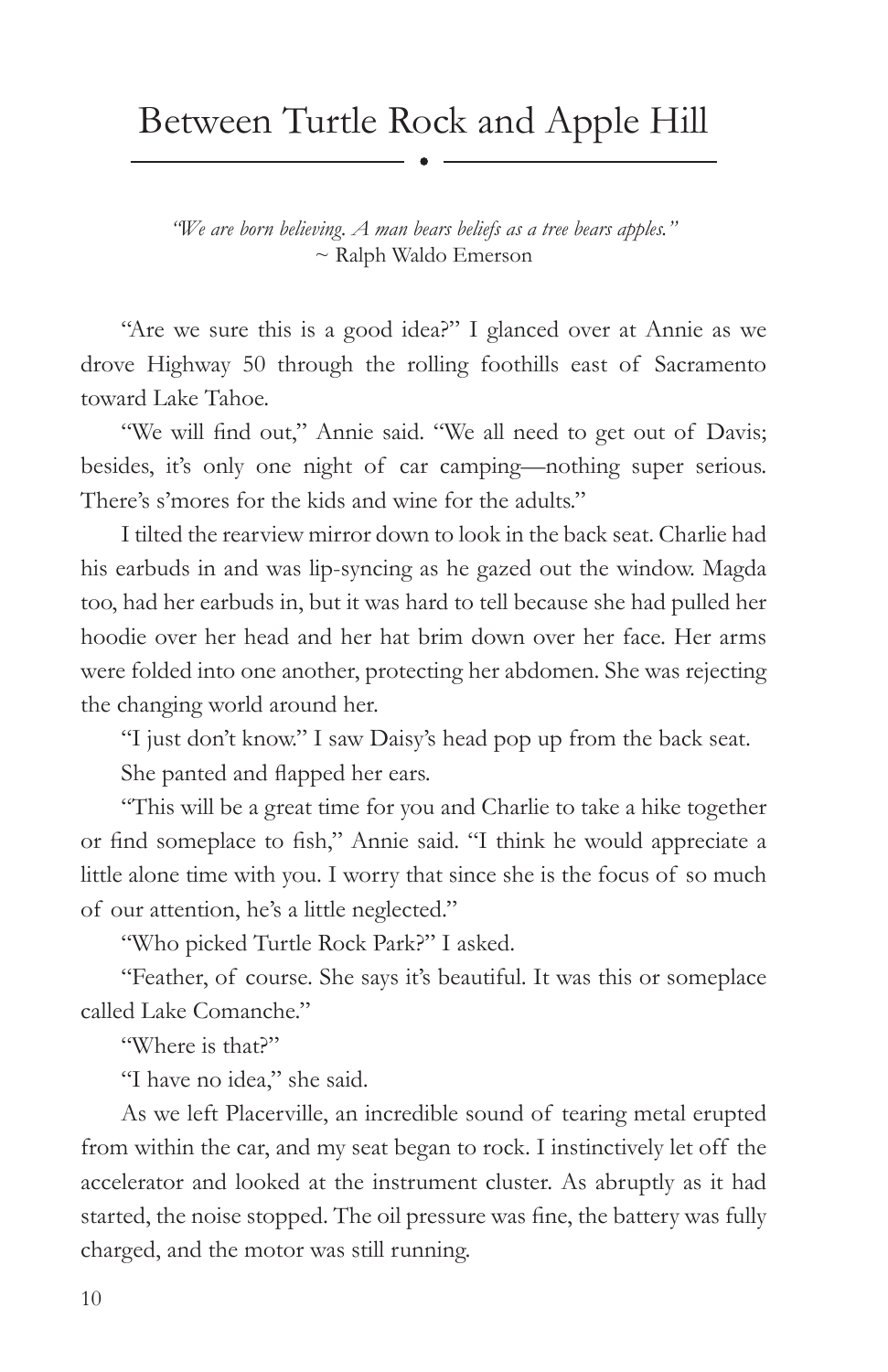"Did we hit something?" I asked, turning to Annie. "All the instruments say the car is okay."

"I didn't see anything. Should we pull over?" Annie glanced at me with concern.

Daisy popped her head between the front seats and flapped her ears in distress.

The grating sound returned, and this time I knew it was the banshee behind me. I slowed and pulled off the highway into the parking lot of the Red Apple Cafe. Magda continued to shriek and kick. I lunged forward as both feet struck the driver's seat with full force. When I spun around, I saw Charlie rip the white ear buds from Magda's ears and rapidly replace them with his own, and with that, the turbulence in the car ceased. Blissful silence descended.

"What did you just do?" Annie asked.

"She twists and bites her ear buds," Charlie said, "and it breaks them. Then she has a fit and thinks that her iPod is broken, when it's not. It's just the ear buds. I gave her mine."

Annie and I stared at each other, not knowing how to respond. "Are we in Markleeville?" Charlie asked.

"No, not yet," I said. "I think we are still in El Dorado County. This is Apple Hill."

"Why?" asked Charlie.

"They grow a lot of apples here."

"No, why El Dorado?" Charlie clarified.

"I think it means something like made of gold. They found a lot of gold here during the gold rush."

"What do you guys want to talk about?" Charlie said, catching us off guard with this sudden change of subject.

"I don't know. What do you want to talk about?" Annie asked quizzically.

"What do you guys talk about in the front seat?" Charlie said. "You are always talking about Magda."

"Well, I was going to ask your mother how you knew to do what you just did with the ear buds," I replied.

"I don't know. It happens a lot." Charlie shrugged.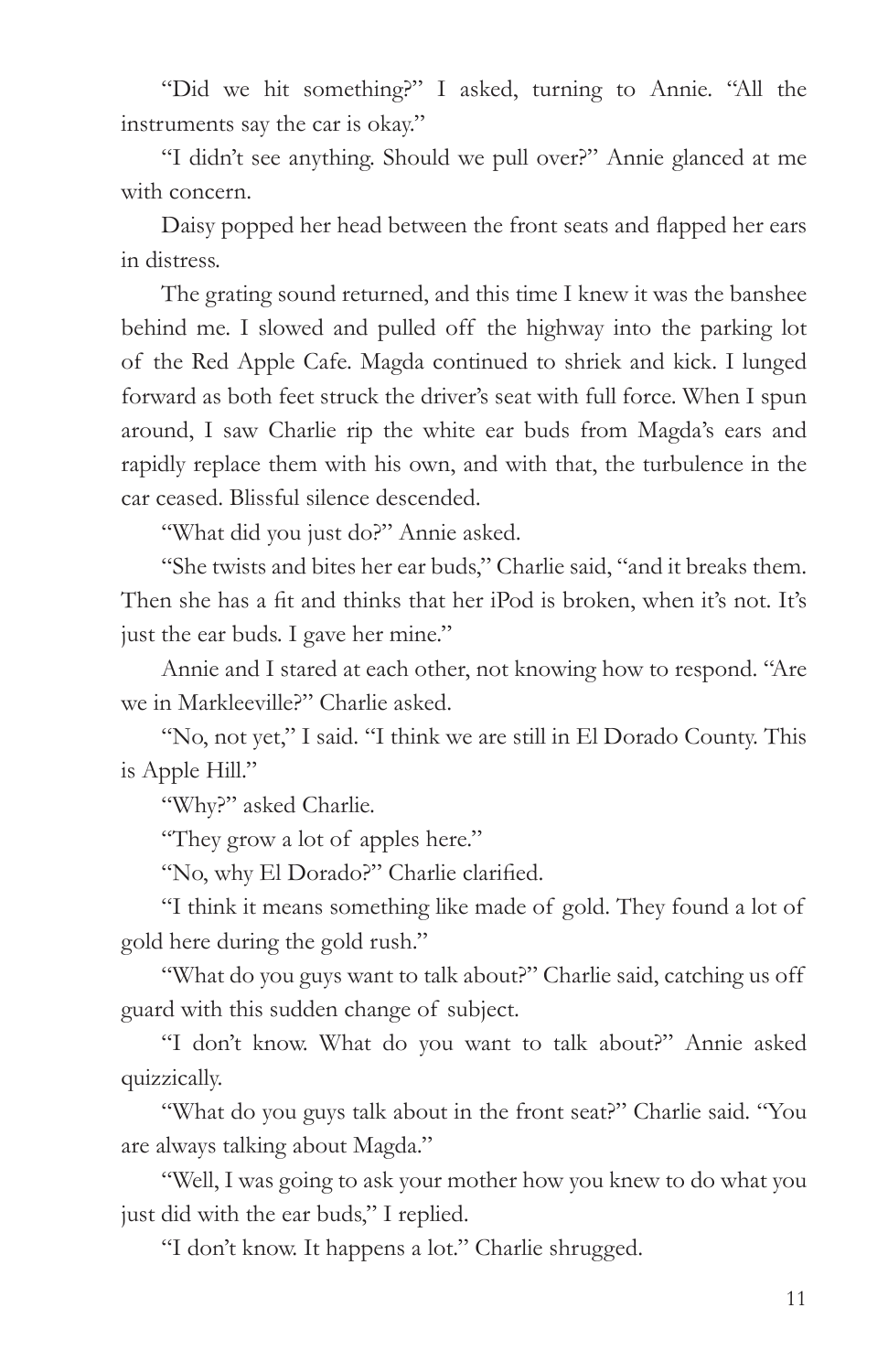At four-thirty in the morning, Magda had yet to fall asleep, and we had exhausted the strategies given to us by her therapists. She was kicking the sides of the tent and moaning. Every five to ten minutes she cycled back into sobbing and then screaming, "I want to go home! This is not my bed!"

The picture calendar and sequencing we had laid out for Magda prior to leaving on this camping trip had evaporated into the arid mountain air. Even with weeks of preparation, the right layering to her bedding, her quilted comforter, her fleece princess blanket, her weighted blanket, and her Daisy dog—Turtle Rock Park wasn't her bedroom. Resistance to change seemed hell-bent on destroying any new experiences she might have, and by five-thirty in the morning, we were apologizing for waking the other families. By six, we were driving back down the hill toward home. Daisy and Magda were the only two who stayed awake with me the whole way back.

"I hope next year's teacher gets it," Annie mumbled as I pulled into our East Davis manor.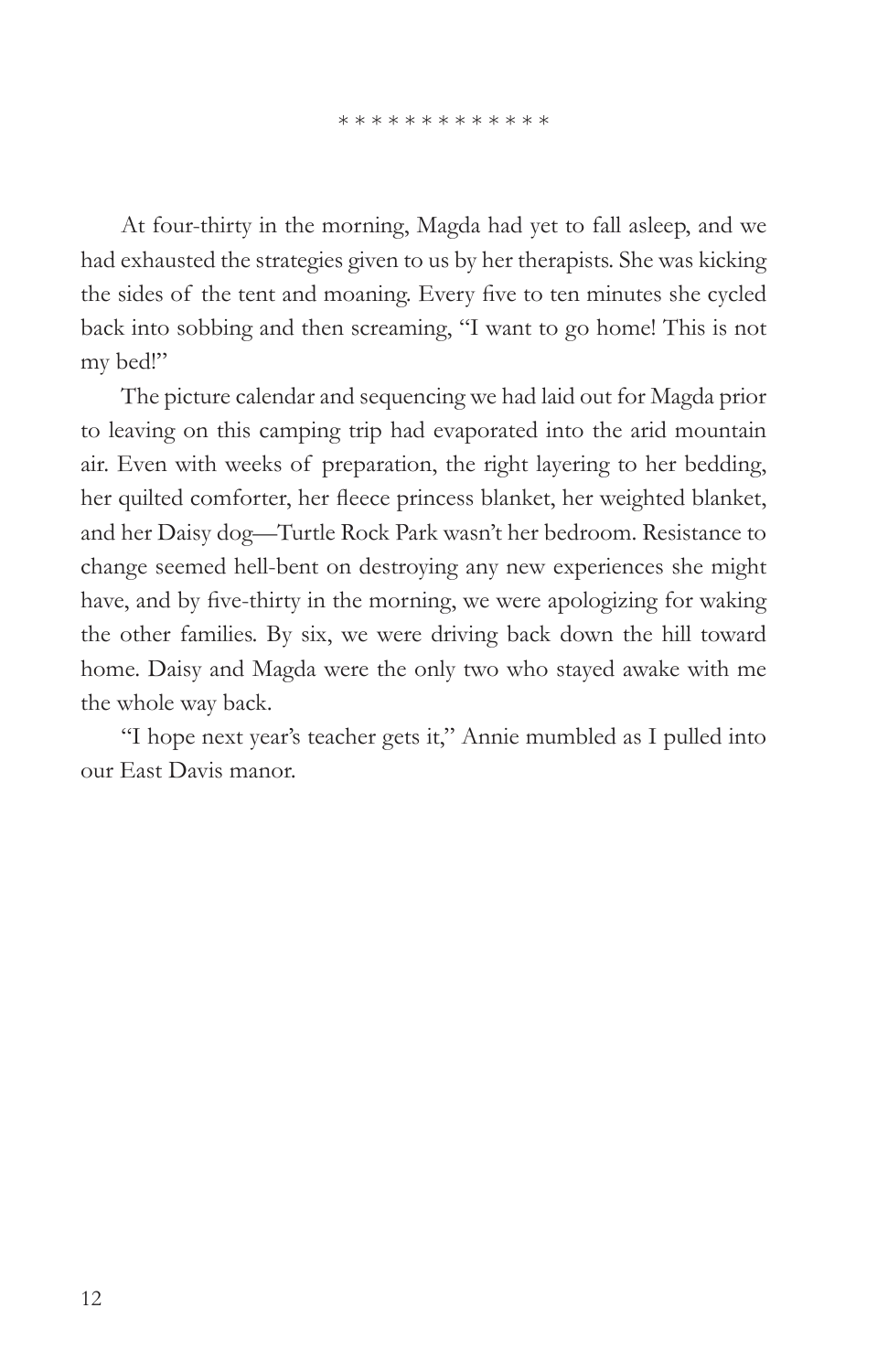*"If the doors of perception were cleansed, everything would appear to man as it is: Infinite."* ~William Blake

*Six years earlier…*

Like a lot of our college classmates, Annie and I left Davis, California, in the late nineties with University of California degrees in hand, ready to explore the blank slate of possibility. We landed in Oakland, Annie's hometown. Infinite possibility yielded to reality for me when I awakened to the fact that an undergraduate degree confers more debt than workplace preparedness. That reality also fed the blossoming notion that a solid friendship could mean much more, so Annie and I worked our way through graduate degrees in teaching and nursing respectively. Then, together as a unit, we sought what could be possible in a life together.

When we returned to Davis a little over five years later, we did so as a married couple with our two-year-old son Charlie toddling in tow. The move back was a milestone for us, one driven by the desire to no longer save quarters for the laundry, sleep without traffic's constant rumble, and find local parks where children and junkies didn't covet the same hiding spots. We felt compelled to find a place where Charlie could explore his own possibilities, and as part of that, go to a good public school. Our collegiate memories of Davis were rose-colored. The streets were safe, the sidewalks were smooth and wide, and the schools were renowned.

And then, as if by serendipity, it happened. I found a job in neighboring Sacramento, and shortly thereafter, the drafty white tract house with blue trim two houses down from the corner of Pear Street and Spellman Drive in Davis would become our first home. As our Realtor promised, it was only a stone's throw from Putah Creek Elementary. (Putah Creek, which once ran through Davis, is the Green River that John Fogerty sang about in the eponymous Credence Clearwater Revival song.)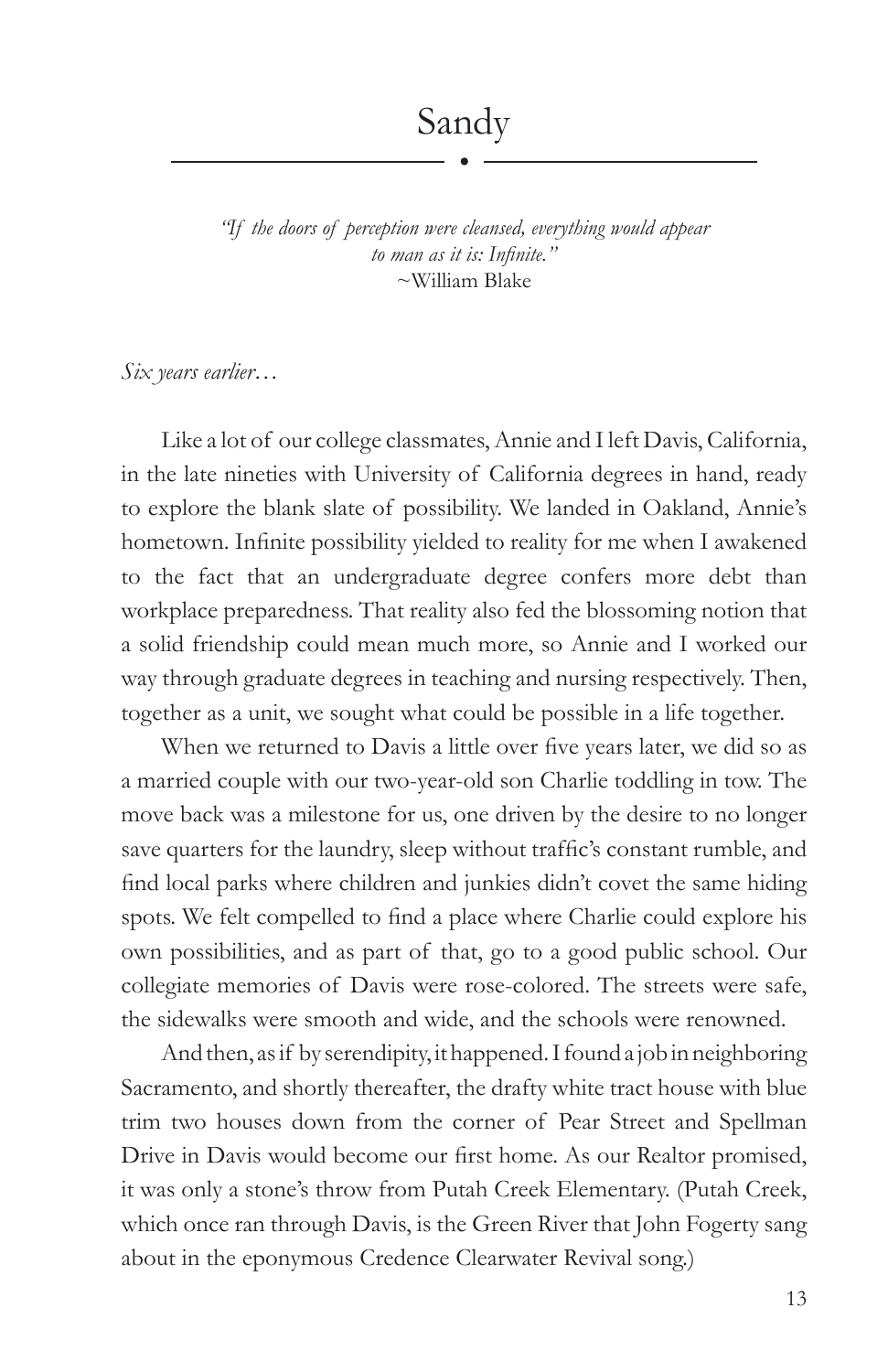As the campus that a century ago used to be UC Berkeley's agriculture school grew, the town that was Davisville became an exceptional place to live and learn. Annie and I wanted the same thing that has drawn people to Davis for a century. We wanted to live in a town where forward thinking people had converted a campus farm into a top public university and then generations later converted traditional elementary schools into centers for language immersion and alternative choices in education. Davis seemed idyllic.

Our first home, the El Dorado model of the tract homes built in the Sixties, was well worn. The three tiny bedrooms, the one common bathroom, galley kitchen, and small dining area large enough for a card table had seen more renters than owners, and the volume of foot traffic showed. We set about patching its cracks as soon as we moved in.

One home improvement that Annie and I had always wanted was a dog. Annie had never had a dog. Charlie hadn't either. I wanted their first dog to be special. You never forget your first dog, just like you never forget your first house. I was biased, having grown up in a home with Golden Retrievers. They were all goofy smiles and wet noses when you wanted it and warm nuzzles when you needed it. On the other hand, they are a heartbreak breed; questionable breeding practices have made them prone to vascular and organ cancers. Annie, being her own person, often waffled on what kind of dog she wanted. Goldens were high on her list, but one day in May before we moved to Davis, without clear rationale, she decided on a Black Lab.

That was all I needed. On one of many trips back to Davis, I stopped, as I frequently did, at the Yolo County Sheriff 's facility in Woodland, which also housed the county's animal services. It is a nondescript cluster of rapidly multiplying buildings mostly dedicated to tending California's only drought tolerant and sustainable crop: inmates. Regardless, I was drawn to it almost weekly.

When I pulled into the parking lot this time, the patchy and cracked asphalt was vacant as usual, except for the mid-80s Toyota Corolla I had seen there many times parked under a shade tree. Its flaking, faded, silver paint coordinated perfectly with the cracked back window that had been repaired with a multitude of quirky bumper stickers: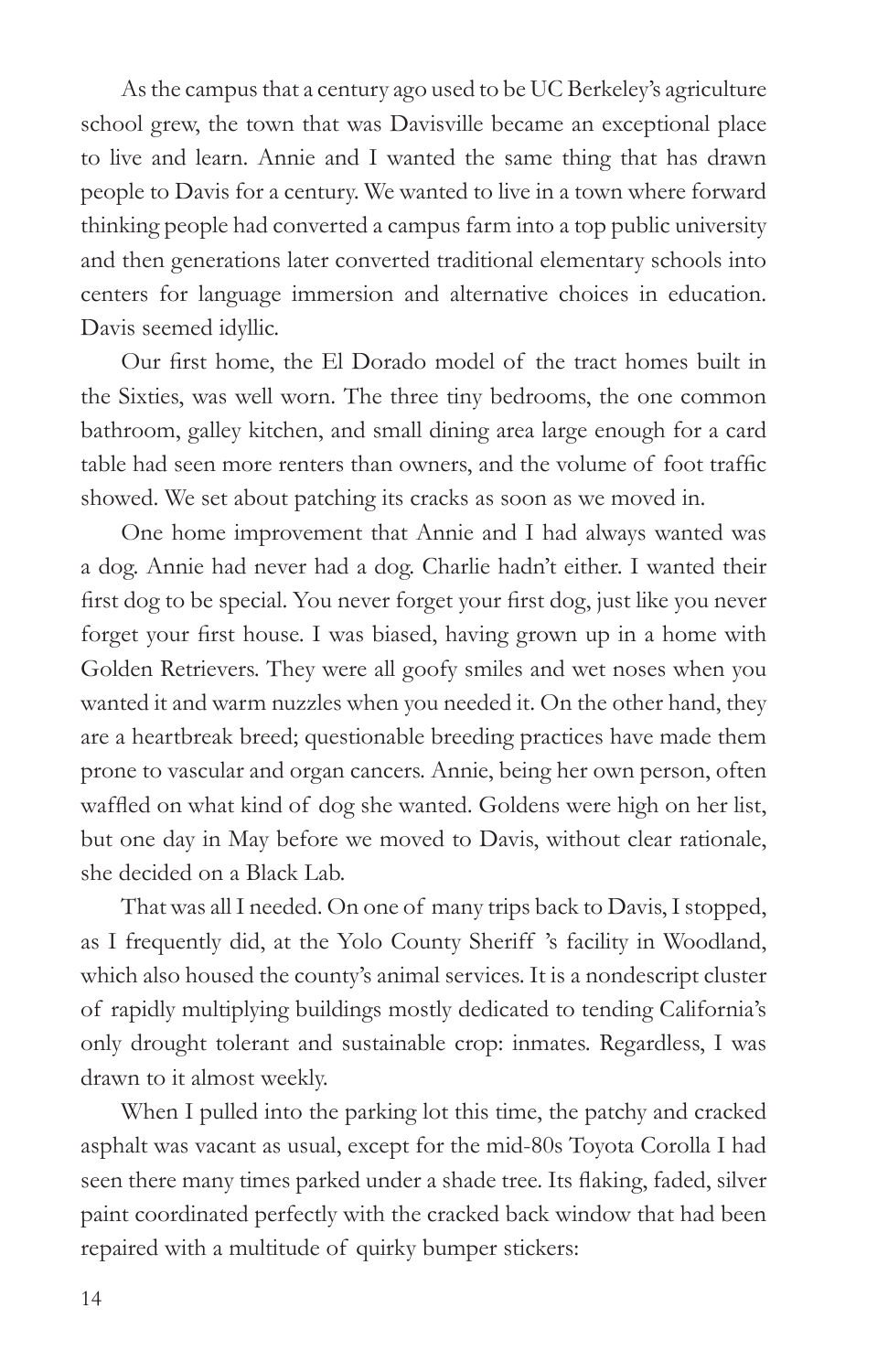*Dog is my copilot Visualize whirled peas Subvert the Dominant Paradigm Who saved who? Cure ignorance, not autism*

Beyond the decals, I could see that the upholstery and armrests had been all but destroyed. The exposed and aged orange foam had been worn into a thin powder from the repeated passage of animal carriers. A haphazard arrangement of stringy towels lined the back dash. Sitting shotgun were three 55-lb. bags of Costco brand dog food. The floorboard was crammed with blue bottles of orange-capped laundry detergent.

I moved through the open chain-link gate that guarded the breezeway between the animal services office and the kennels. As always, I complied with the posted sign to check in at the main desk before looking at the animals. It was 11:12 a.m., July 12, 2005, and I checked the box "Just Browsing." The uninterested officer behind the chest-high desk gave me a familiar smile. I left the office through another metal security door, held my breath through a "sanitizing" anteroom, and pressed onward to the kennels.

The main housing wing for the dogs was composed of two adjoining and identical rectangular rooms. The far room was locked and for strays only. The room in which I stood was only for adoptable dogs. The wall tiles looked like bits of mustard left outside of the cap to desiccate. The air was stale and the light from the florescent tubes in the ceiling was glaringly unnatural.

The concrete floor was sloped toward washes in the middle and edges of the room to facilitate a daily hosing, an ingenuity that was no doubt hard on the dogs. Chain-link gates offered me the prohibited chance to push a couple fingers through to give the dogs a head scratch, and the clear plastic information pouches wire-tied to the gates told me only the most basic information about each occupant's true self.

Chihuahuas and Pit Bulls disproportionately dominated the cell block. The occasional indeterminate mix burst forth in exuberance as I approached. Whatever their breed, they all quieted when I turned my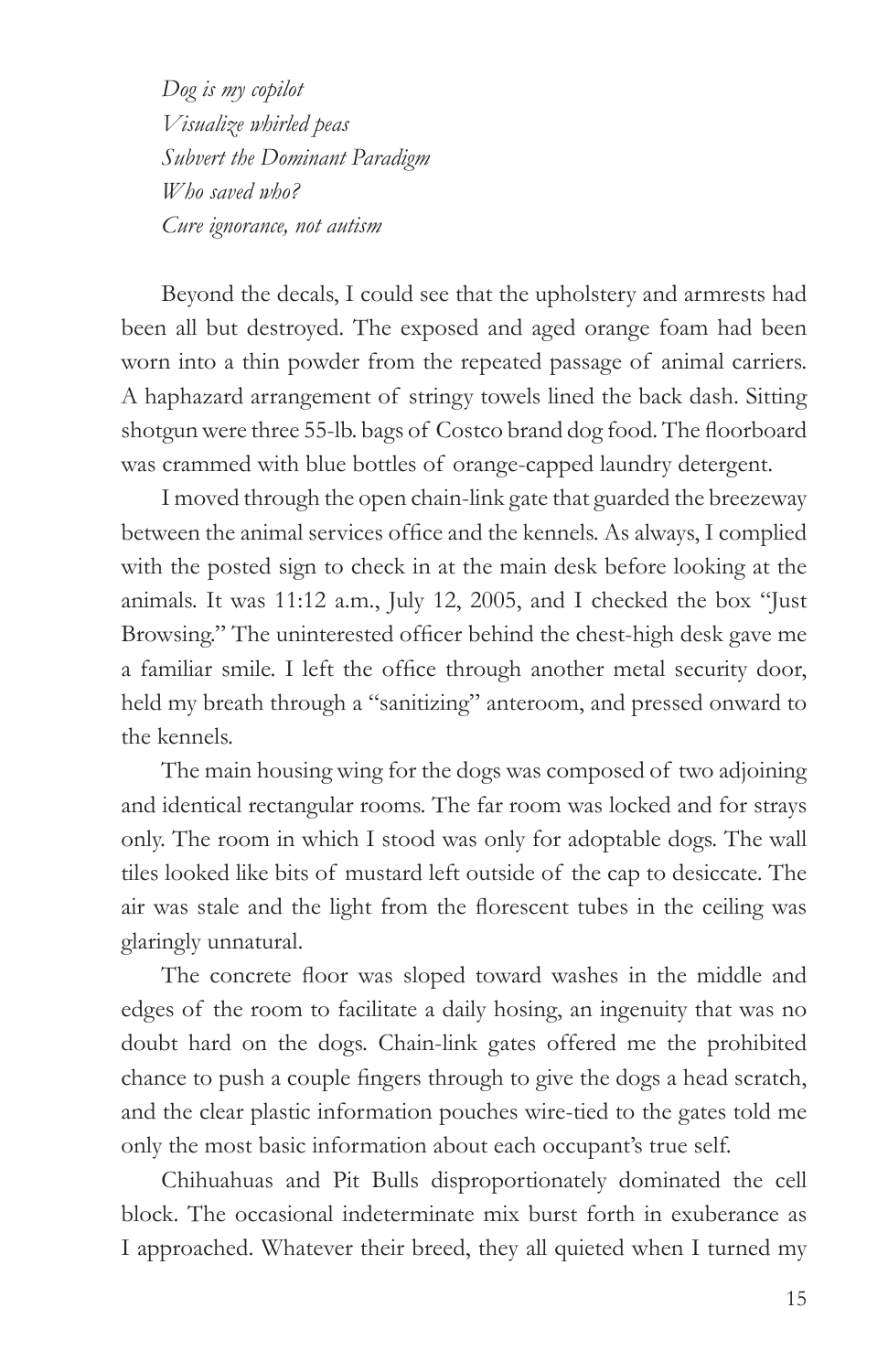attention from their paperwork to them. Most sat quiet and still, eyes trained on me, awaiting my next cue. Some were reluctant, others excited. All were ready to follow me out.

Past the first aisle of dogs and rounding the back wall toward the second, I spotted her, or rather her rump. She was facing the rear of her cage and seemed featureless under the artificial light. With her ears dangling forward, she was prying loose a tennis ball from under a section of chain-link. The ball was stuck, and she was a moving a blob of ink. Her haunches heaved left and right, her rear paws skidding sideways as her otter's tail yanked her body around. When she finally turned my way, she stared beyond me and barked continually.

It was a fearful, confused bark, unsure and remote, a bark I would come to know as her only bark. I kneeled down in front of her. The barking became staccato then falsetto. Her front paws danced off the floor, her rear almost touched the concrete, and she peed. She made no eye contact.

I whispered soothingly and pushed my palm against the galvanized metal. She immediately nosed and licked my hand, then dove back to pry her ball loose with no success.

I stood up and reached for her descriptive pouch: Female—Intact. Labrador. Owner night deposit/abandon. Age—approx. 10 months. Vaccines—Distemper, Rabies, Parvo, Bordetella. No Cats.

I turned to walk toward the office, and when I did, I nearly knocked someone over. It was her car in the lot, and she hadn't displaced personal hygiene in her rescue efforts, as I had prematurely judged. Her long wavy salt and pepper hair was freshly showered and tucked back in a low ponytail. Her thinly lined face was softened with her circular framed glasses. She wore a yellow SPCA polo shirt and faded blue jeans.

She smiled at me, a warm, welcoming smile. "Do you want to take her out?" she asked.

"Sure."

"Okay. My name is Anjou. I'll be right back." She turned on the toes of her red Converse and disappeared behind a steel door, emerging moments later with a frayed nylon leash and a key to the side yard.

As Anjou opened the cage, the black mass took notice again and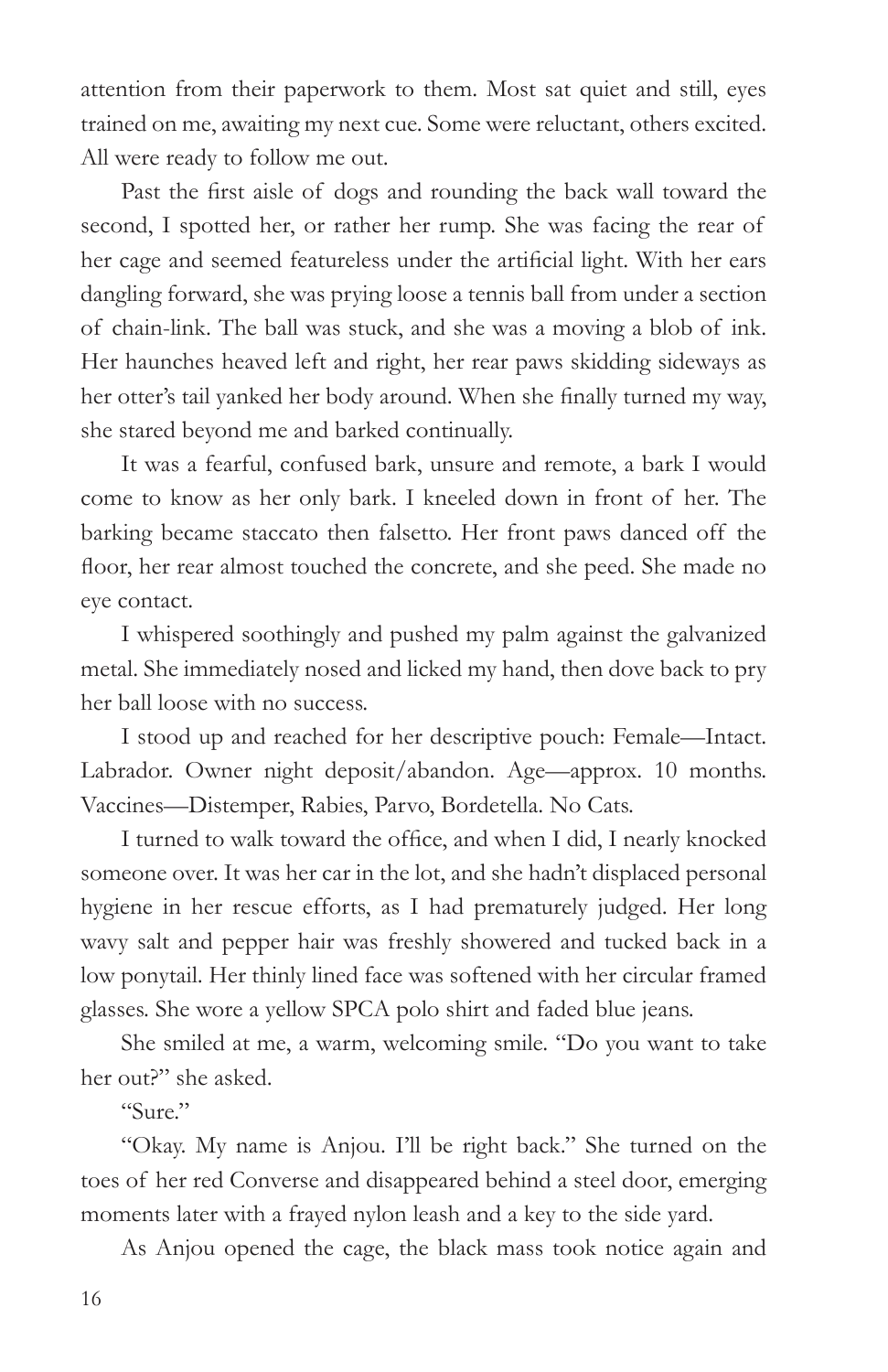began to bark but relented as she was leashed. Her head low and darting back and forth, she pulled Anjou through the kennels to the meet-andgreet yard space outside.

"She's all yours. I'll come back for you in ten or fifteen." Anjou handed me the leash.

 She strode back inside and closed the gate behind her. As I stood holding the leash for the first time, I smiled. I was going to have a dog in my life again. It felt good. The possibility I held in my hand stopped just off the concrete walkway, unsure of what might come next. She crouched full bellied on the pea gravel that composed the small and fragmented outdoor enclosure. With a panting whimper, she glanced back at the door.

"Okay, let's see who you are," I said under my breath.

I bent over and ran my thumb over her head, from the depression between her eyes to the prominence on the back of her skull. Her mouth remained open, but her panting slowed as she closed her eyes. I reached back and rocked her loose scruff back and forth, and then I pushed the pin to release the leash clasp.

Rocks sprayed as she bolted. She fastidiously marked in all four corners of our enclosure. I took up position on a wooden picnic table and watched.

Her coat shimmered sunlight, and as I gazed at her, I noticed that her blocky head and parallel snout formed a perfect pear.

She tipped her head downward as she trotted around in search of a treasure of smells, stopping here and there to snort and root. Her ribs were obvious; she was about fifteen pounds shy of perfect. Her lack of girth accentuated a sturdy skull and low-set black velvet ears.

She didn't pay too much attention to me, happy for this reprieve.

I called Annie and explained where I was. "Do you want to meet her?" I asked.

"No, I trust you, as long as she is good with kids."

"Let me try some things with her," I said. "Hold on a moment." I laid my phone on the bench.

The dog trotted past me, and I pulled her tail. She was unfazed. I scuffled my feet in the gravel, and she returned to investigate. I grabbed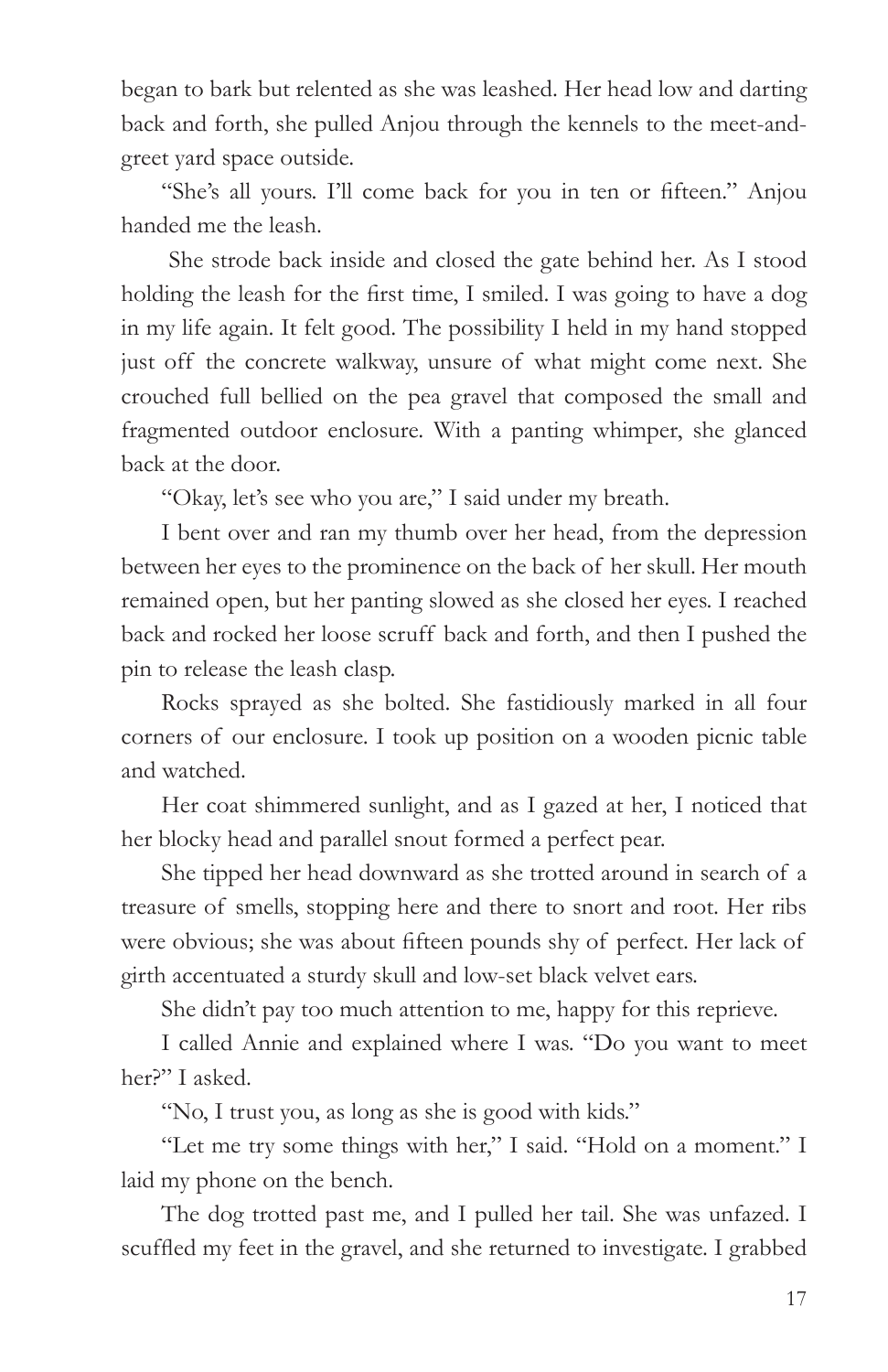her webbed forepaw. No response. I got down on my hands and knees and pulled her ears. I shoved my hand in her mouth and I poked at her face. She was unperturbed.

I picked up my phone. "I think she'll be fine with Charlie."

As I ended the call with Annie, Anjou returned.

"Well, what do you think?"

"She's gorgeous," I said, and attempted to snap a couple of photos with my lousy flip phone camera, all pixelated black streaks.

"Is this the kind of dog you're looking for?"

I told Anjou about our house, Annie, and Charlie. I talked to her about our hour-long, after-dinner walks and expressed my own desires to have a companion for dog parks and fetch.

Anjou smiled. "She'll be perfect."

Anjou leashed the dog and started to walk her back into the shelter but stopped short. She turned to face me. "What would you see as a justifiable cause for bringing her back?" she asked.

Perplexed, I couldn't help but do the canine head tilt.

She persisted. "Is there anything this dog could do that would make you surrender her back to the shelter?" Her face straightened. "People return dogs all the time, and I don't think any dog should have to go through that twice."

"No…I don't think so…"

I had never considered this contingency; returning an animal wasn't in my repertoire.

"I suppose if she bit my wife or son," I finally said.

The smile returned. "Good. Perfect. Let's get to the paperwork."

We returned to the kennels, and the wriggling black mass immediately went back to her tennis ball problem. Anjou led me into her office where I was handed a short stack of requisite forms. Anjou also explained that cats and dogs could not be released until they had been spayed or neutered. The bureaucratic business of the adoption made me feel strangely uncomfortable, as if taking a dog into my home and family was a cold, perfunctory business deal, not an act of love, acceptance and welcome.

Written across the top of the adoption paperwork in the tight and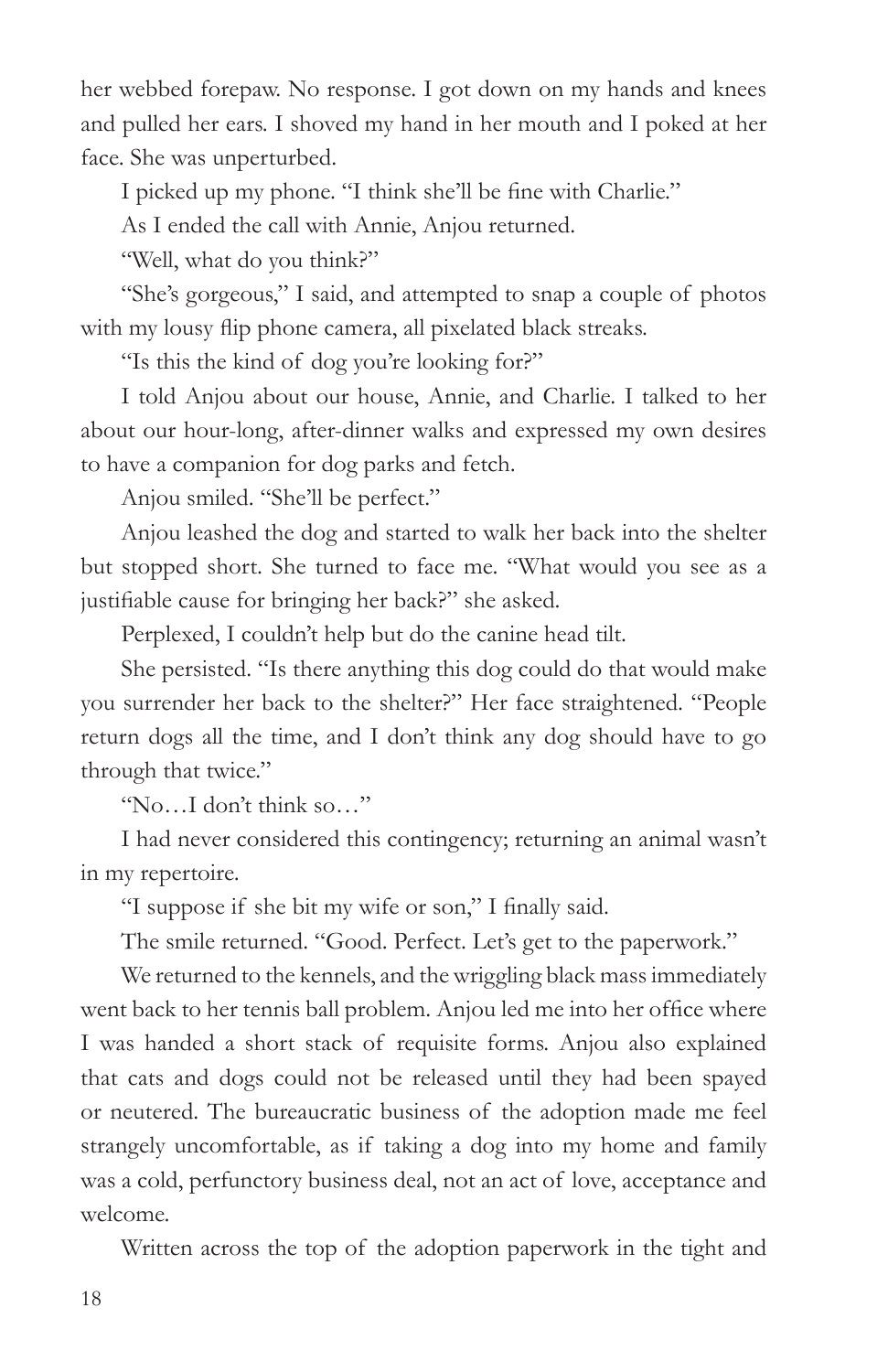slanted cursive that is only still used by my parents' generation was the dog's name: Sandy. It didn't make sense to me. The sand was always blond in the beaches in my mind. That was all I could think of as I repeatedly wrote my name and address on half a dozen forms. Black sands conjured images of Humboldt County's Lost Coast, shale shattered from time and pressure into infinitesimal pieces. If this dog was broken or fragmented, I wanted that to be behind her. Besides, we had named her before she was even born.

After I had signed my paperwork and cut a check, Anjou handed me Yolo County's dog owner manual. "You will get a call from the vet in Davis tomorrow after Sandy's spay," she explained. "Do you have any questions?"

I thumbed through the generic information on housebreaking, crate training, and nuisance barking. "Why was she abandoned?" I asked.

"Lots of duck hunters around here get these dogs for Christmas. Too often the dogs are gun-shy, and they just dump them."

"The thought of dumping a dog would never occur to me," I said. "Me neither," Anjou said.

I stood up from my chair and reached to shake her hand. She ignored it and responded with an awkward grinning hug.

Driving home, I passed dozens of cars parked along the side of County Road 102, their occupants mingling about in the bright bursts of yellow sunflower fields, smiling with cameras in hand. I too was smiling. I felt like I was nine years old and turning ten tomorrow. Back in our El Dorado, I told Annie and Charlie all about my experience. I showed them the blurry photos and some of the black double-coated fur that still clung to my pant leg. To our most common Davis home, we were adding America's most common dog, and had given her the most common canine name: Daisy.

We all found sleep elusive that night.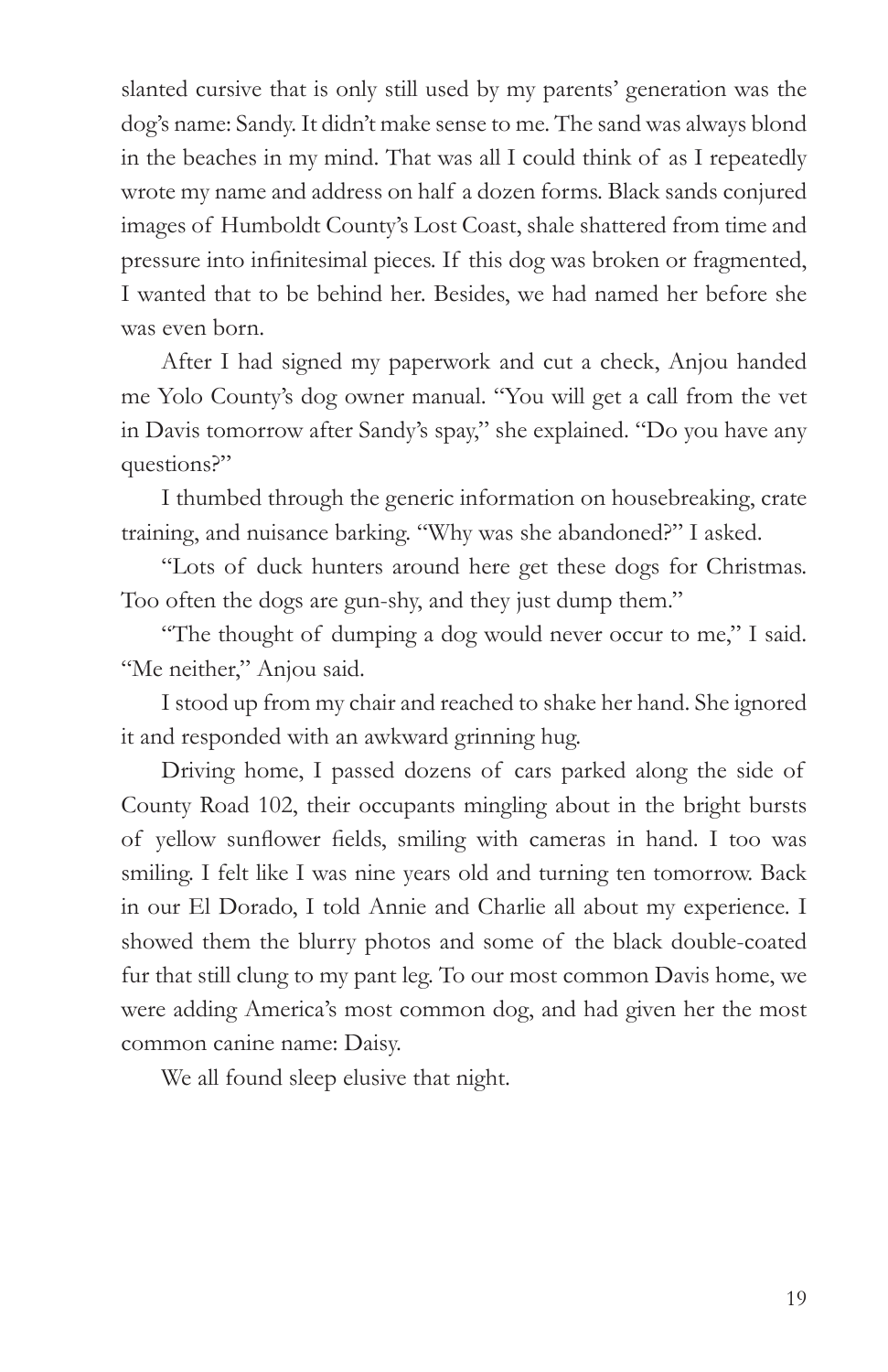*"My goal in life is to be as good a person as my dog thinks I am."*  $\sim$  Unknown

The next day we busied ourselves with activities in anticipation of the call from the vet. Anjou had estimated that Daisy's spay would be done before the clinic opened to regular customers, and they would be calling me sometime before lunch to come pick her up. To me that meant she could be ready any time after they opened at eight, and we had nothing prepared for a new dog.

Petco was on the opposite side of town. Despite its distance from our house and congestion from the nearby students, we went there often because the SPCA held adoption events in the parking lot every Saturday. Charlie began to recognize the mini mall as the place where the three tile mosaic pigs in front of Peet's Coffee went to celebrate with their Navajo Nachos after outwitting the big "wolf" sitting inside the window of the Dos Coyotes Border Cafe.

With Charlie's enthusiastic assistance, we picked out a crate, food bowls, chew toys, training treats, a black leather leash, and a blue nylon collar. I also paid for a \$5 token to put in the machine by the front door where I typed in Sandy's new name, Daisy, and our phone number. It whirred and hummed, and an etched aluminum dog bone clinked into a receptacle. Charlie danced. I did too, having pinched my fingers trying to get the tag onto the collar.

As an afterthought, I ducked into the Big 5 sporting goods store for two tubes of the cheapest tennis balls I could find. Later, when we returned home, I lined the back seat of my car with the new smells of our old blankets and the old smells of Daisy's green dish towel that Anjou said would be comforting to Daisy and would help her transition into her new life with our family.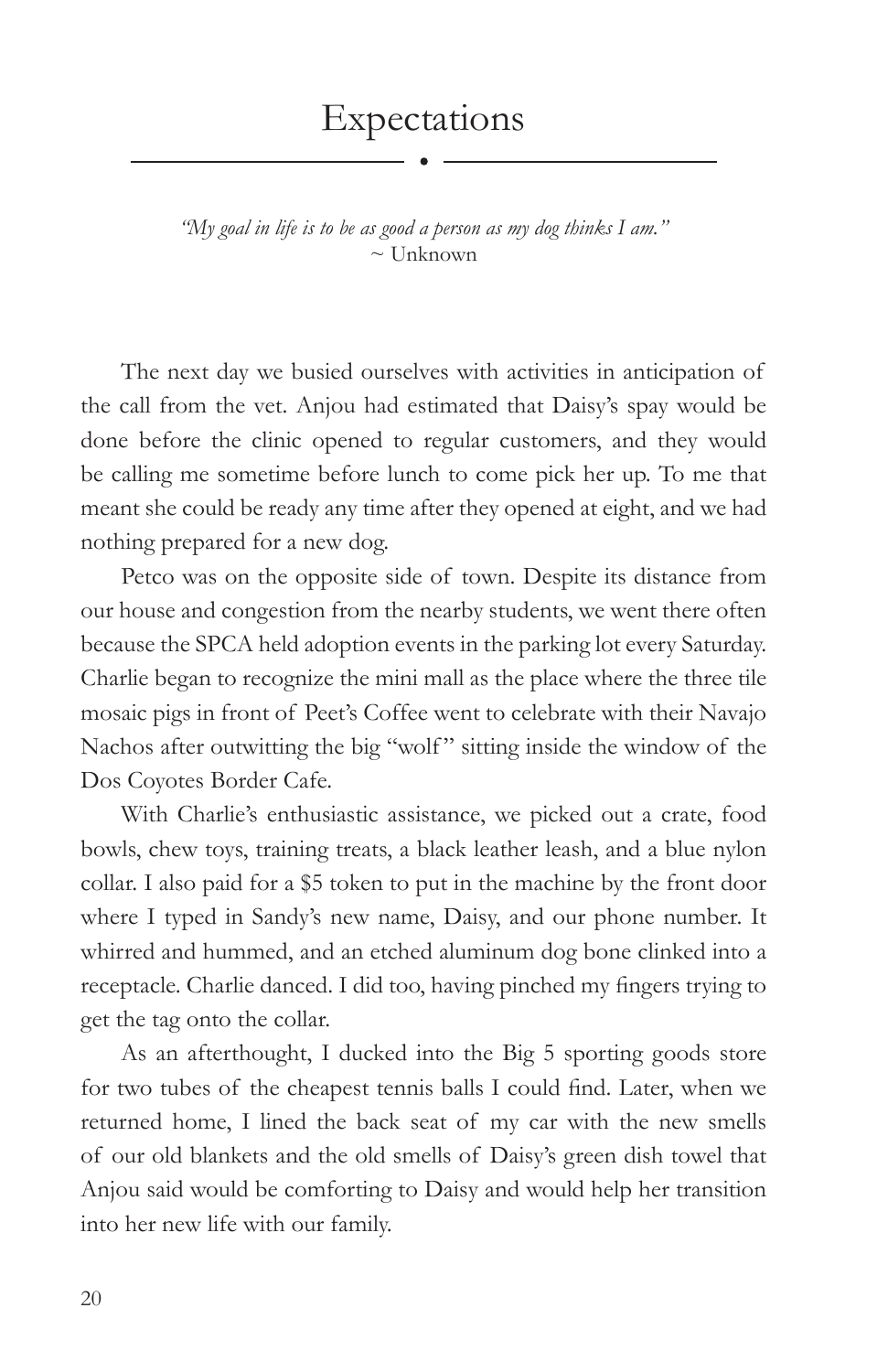Charlie was napping, so I went to get Daisy alone. I was filled with anticipation.

The receptionist at the desk in the Davis Manor Center's veterinary office smiled as she stood and reached for Daisy's brand-new collar and leash as I handed them to her. Then, she disappeared behind a wooden solid-core door and promptly returned with a slow and sloppy dog.

I had packed and prepared for an infant, and I was getting a druggedout teenager.

"Dr. Clementine says she doesn't need a neck cone. Just try to keep her from licking her belly. She didn't have breakfast, but I would wait until dinner to feed her." She attempted to brush Daisy's dark fur off of her white polyester pants. "Call if you see any signs of infection." She handed me Daisy's leash.

"Nothing to sign?"

"Nope, the county took care of it."

Daisy wobbled with me over the linoleum to the double glass exit doors. Davis' midsummer sun was baking the concrete sidewalk and liquefying the adjacent asphalt. Daisy stopped and refused to walk any further. Her head rocked side-to-side. I paused with her, unsure of what was happening. I watched her wanting to resume her stride, but her body refused. I picked her up under her chest and haunches like a forklift and carried her to the car. She lay still in the back seat, her head pushed sideways into her green towel displacing her lip upward against the back seat. Her eyes remained partially open as she battled the anesthesia on the short trip home.

When I got home and opened the car door, Daisy didn't move, so I carried her to the front door. I managed to free one hand to knock, and when Annie opened the door, she and Charlie squealed with delight. I set Daisy down and gently guided her into the entry, where she promptly vomited.

I watched her all afternoon waiting for her to move. She lay curled in a C shape with her jaw flat on the floor between her front paws. Occasionally, she lifted her head and licked the air in an attempt to cure her dry mouth. She slept for hours while I read my new Idiot's Guide to Positive Dog Training. It was an impulse buy at the checkout counter.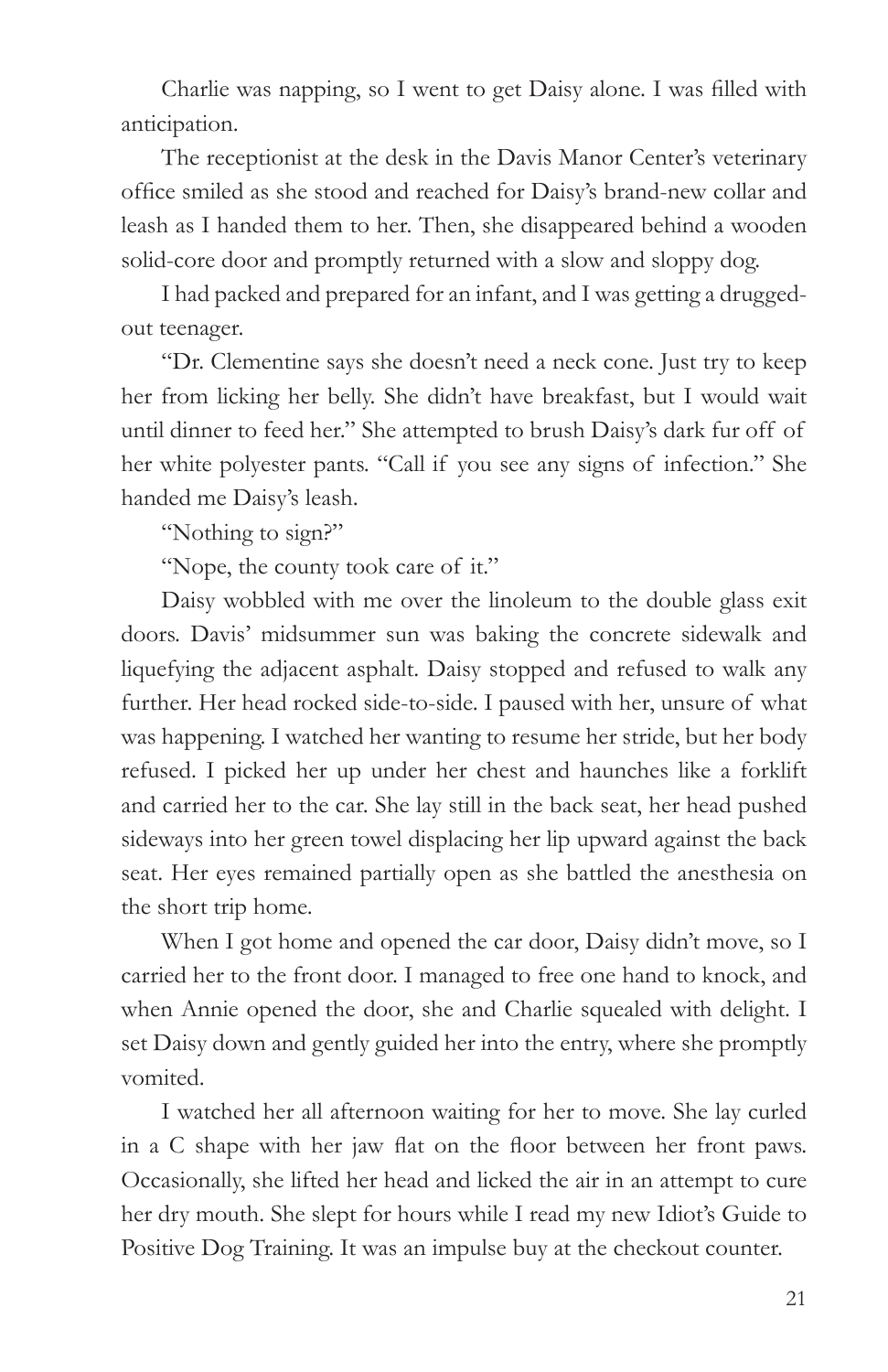It wasn't long before I traded my book to play Thomas the Train with Charlie. I could tell it was taking extraordinary effort on his part not to drive Thomas and his friends over Daisy, but he knew the rules we had rehearsed. He kept his impulses in check with my promise that the dog would be a better playmate in the morning. Still, some of Charlie's trains decided to garage by Daisy's hindquarters that afternoon.

The moment we sat down to eat dinner, Daisy roused. Her nametag on her collar jingled as she shook off the effects of her drug-induced slumber. She stood still smacking her lips and looking thoroughly unsure of herself and her new surroundings. I opened the door between the kitchen and garage, sure that she would need to pee after an hours-long nap. She stretched a back leg and lumbered out, her nails click-clacking over the tile. I followed her and led her out the garage side door to our narrow side yard. Daisy squatted and peed on the hard soil. I congratulated her enthusiastically like a good idiot was supposed to. Then, she slumped down against the house, obstructing the musty breeze that emanated from the crawlspace vent.

Annie beckoned me inside through the window above our kitchen table. "Just leave her food and water outside for a while and come in and eat."

I obliged.

Daisy awoke after dinner and thundered around the yard. She found a branch that had fallen from the pecan tree in our backyard, and decided it was just the thing to play with. She grumbled under her breath as she trotted, head tilted with a backward glance as she dragged her first new toy around between the back and side yards in a continuous loop. I held Charlie up to the window to watch, and he was so delighted that his uncontrollable laughter ended in a bout of hiccups. Finally, Daisy disappeared from view followed by a loud bang as she slammed into the back of the kitchen door with her prize.

Charlie and I laughed.

"Time for a walk!" Annie announced.

Annie readied a fidgeting Charlie into his stroller as I went out to the backyard to get Daisy for our first family walk. As I would soon find, Annie had the easier job. I stepped outside and breathed in the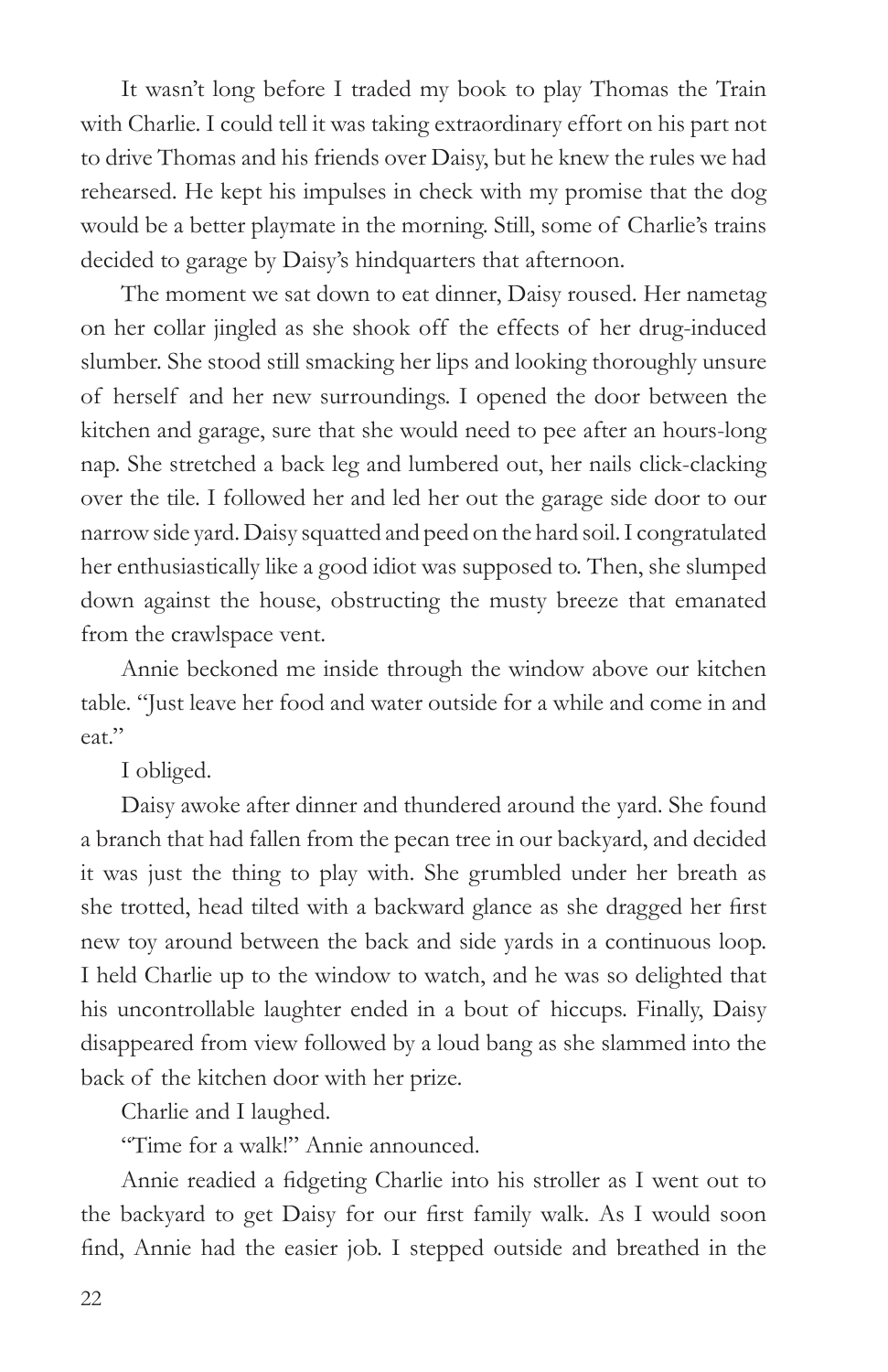cool evening breeze from the Sacramento-San Joaquin Delta, new leash in hand. Daisy seemed to barely sense my presence. She never darted, but she never looked my way, moving to each new area of interest while keeping at least ten feet of space between us. Only the repeated screeching of a squirrel high up on the power lines distracted her enough so that I managed to click the lead onto her new collar.

When I gently moved then tugged in the direction of the side gate, I was met with cogwheel rigidity. For reasons unclear to me, she finally relented. I made sure to lead Daisy through the redwood gate, not the other way around. I had heard that it was important for me to take the lead.

Daisy was a yo-yo on the leash. She moved independent of the direction that Annie, Charlie, and I were traveling. She had little regard for our presence as she caromed off my knee across Charlie's stroller and cut through Annie's legs. She kept her head down sucking in the scents of the sidewalks, lawns, and sewer drains. She frothed and drooled, and only paused long enough to urinate, then cough, gag, and dry heave. I stopped frequently, unsure if her upset stomach was from the continual tension on the lead or the inhalation of a noxious odor.

"Labs are easy-to-train, right?" Annie's question dangled in midair.

"I think so," I said, trying to remain positive. "Well, she is still technically a puppy and has a lot of energy. Let's walk farther and see if we can't drain her out a little so she will sleep tonight."

By the time we reached the end of a shaded path that would loop us back to our home on the other side of Pole Line, Daisy's panting was feverish, and all she could do to cope was spin in circles. Thankfully, her shadow headed east, away from her gaze, and no longer confused her.

On the way back, Annie walked with Charlie on the sidewalk. Daisy and I kept to the street where there were fewer lawns and hydrants. When we returned home, Annie and I were tired. Daisy was not. Rather than helping to calm her, the walk seemed to energize her. She was a like a wild Mustang. Her forepaws shadowboxed the air as I made her wait outside the fence before I returned to lead her through the gate. She broke ahead of me and immediately peed in the same spot she had that afternoon. I couldn't fathom how she had any urine left, but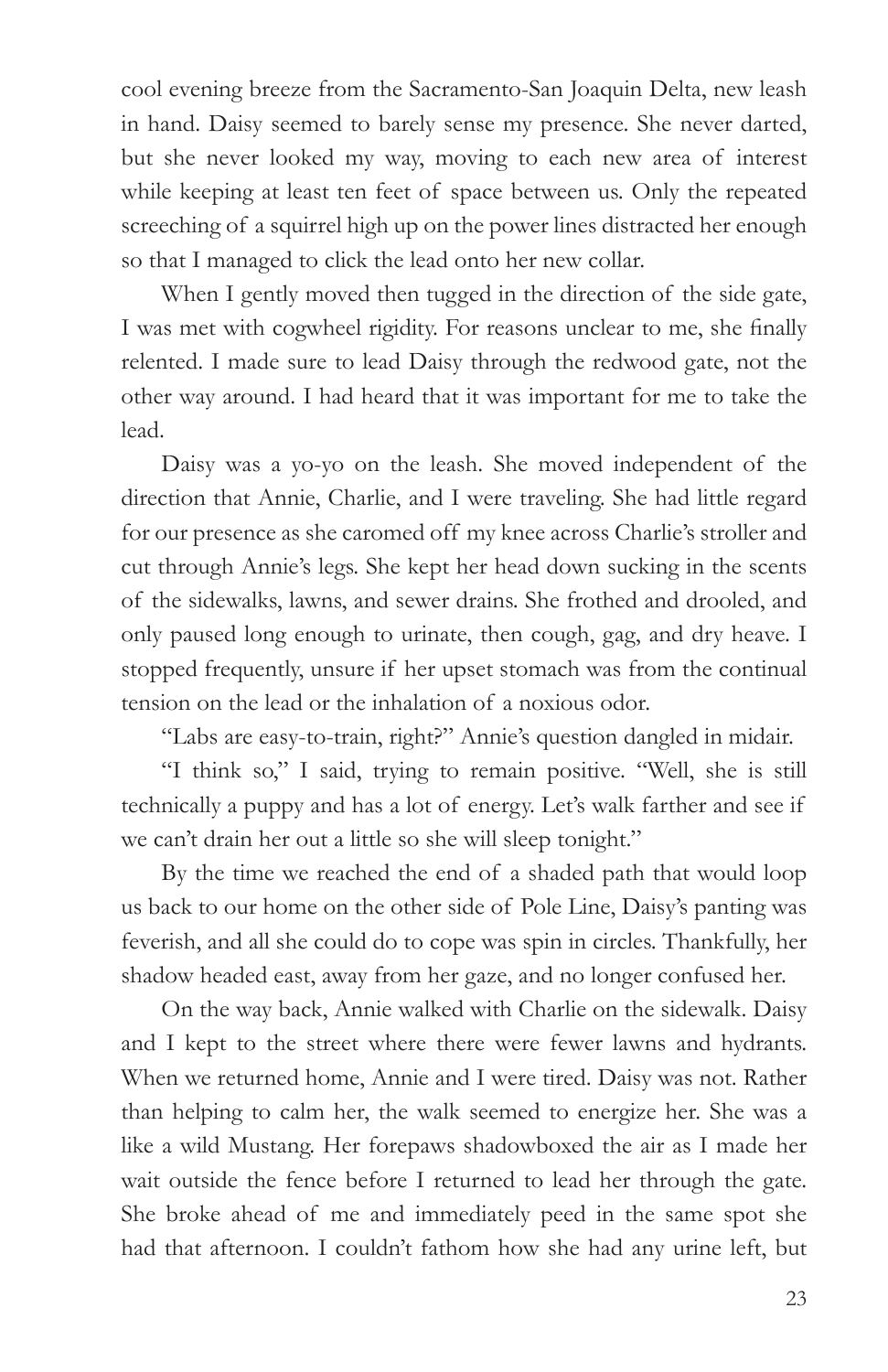I congratulated her, nonetheless. She then gracelessly pounced on her pecan branch completely unaware of my presence and praise.

I contemplated not letting her in the house and bedding her in the garage that night, but my mind flashed back to the floors of the shelter and the endless hours of solitary confinement she must have endured there. I questioned whether she was even conscious of my existence, the companionship I could provide, and if she would find comfort in our home. If she was in fact aware of us, she had no idea how to relate. I stood inside the kitchen with the door open and called for her to come. Either she didn't hear me, or she hadn't learned her new name yet, but finally she saw the open door and nearly tripped as she plowed past me into the house.

Daisy rooted through the house like a pig in search of truffles. I kept a distance but watched as she loped from room to room in a disorganized manner, her head down and her tail up, repeating her inspection several times.

She bounded into the bathroom where Annie was bathing Charlie and skidded on the tile floor in an attempt to stop, but her lack of mass prevented her from tipping over the edge of the tub and joining Charlie. She pulled her head away from the water and looked at Charlie then at the water then back at Charlie. She licked his face three times and retreated from the bathroom. Charlie was delighted.

\* \* \* \* \* \* \* \* \* \* \* \*

In the summer, when the Pacific pushes cool humid air across the joining of the Sacramento and San Joaquin rivers, the nighttime temperatures sometimes drop to the low sixties, even if it has been in the hundreds all afternoon. The delta breeze is the northern valley's natural air conditioner. In Davis, if you own an older home, you also own a whole-house fan, which is nothing more than a boxed fan bolted into the ceiling. When you turn it on at night, hinged flaps open, and the newly revealed oversized blades pull the chilled outside air through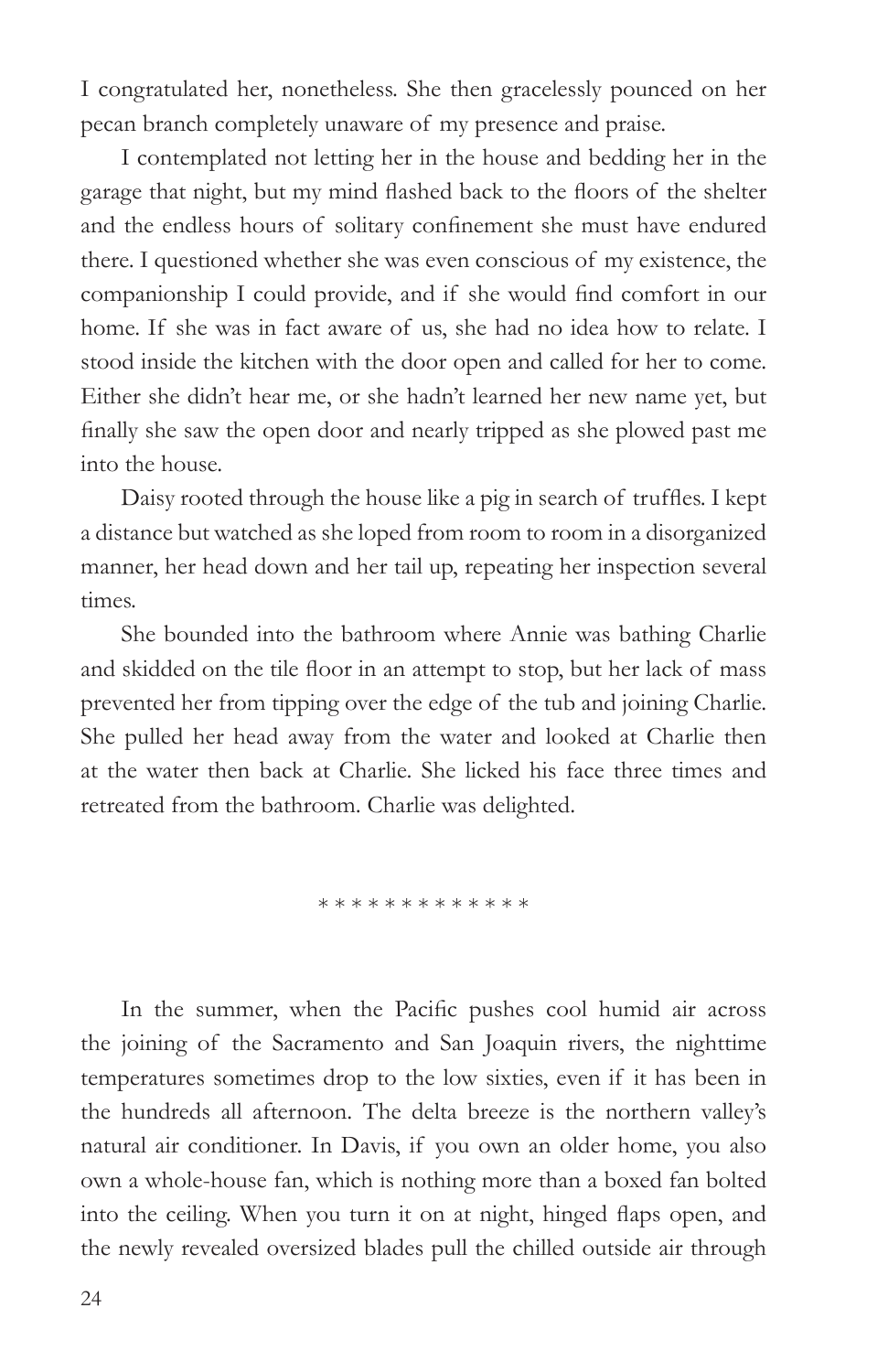your open windows into your house. But more significantly, it blows the super-heated air out of your attic. So, if you close your windows by nine in the morning, after running your whole-house fan all night, your house will stay relatively cool until about three or four in the afternoon, even if your walls have little in the way of R-value insulation.

The fan generated a white noise that Annie and I pretended was the ocean. As the louvers and belts realigned themselves with the influx of air, we imagined it was the sound of gulls and herons crying overhead.

To keep the motor singing peacefully, we had to open all six of our windows at night. Any fewer and screens became asthmatic as the house rattled.

I had gone to bed by ten that night, and by eleven, I awoke to the sound of unfamiliar sea birds slapping their wings and sneaker waves crashing.

My thoughts raced as my foggy brain came awake. Daisy must be licking her incision! I jumped out of bed to check on her.

The hardwood was cold and unforgiving on my bare feet. When I rushed into Daisy's room, I saw that her tongue wasn't lapping at her belly, as I had feared. She was grooming her front paws with a metronomic wet smack. Infinite cycles of inter-digital cleansing and violent head shakes to flap her ears clean were only briefly punctuated by the drive to circle in place and moan while readjusting her bedding. My presence briefly startled her from her ritual, as if I had hit her internal pause button, but as I stood confused at the threshold, she again hit play. Her pattern repeated ad infinitum.

"Ignore her," Annie said as I crawled back into bed, her face buried in her pillow.

"She has to stop at some point," I mumbled.

She didn't stop. She couldn't stop. It seemed as if an internal compulsion was forcing her to recollect and organize the day's scents. It was a self-soothing mechanism, but not for Annie and me. Any semblance to our peaceful beach sounds had mutated into a dripping faucet. Daisy was a slowly leaking toilet whose tank filled every thirty minutes.

I had to be at work by six, and I was up and grooming myself by a quarter to five. By then, Daisy had taken notice of the water running in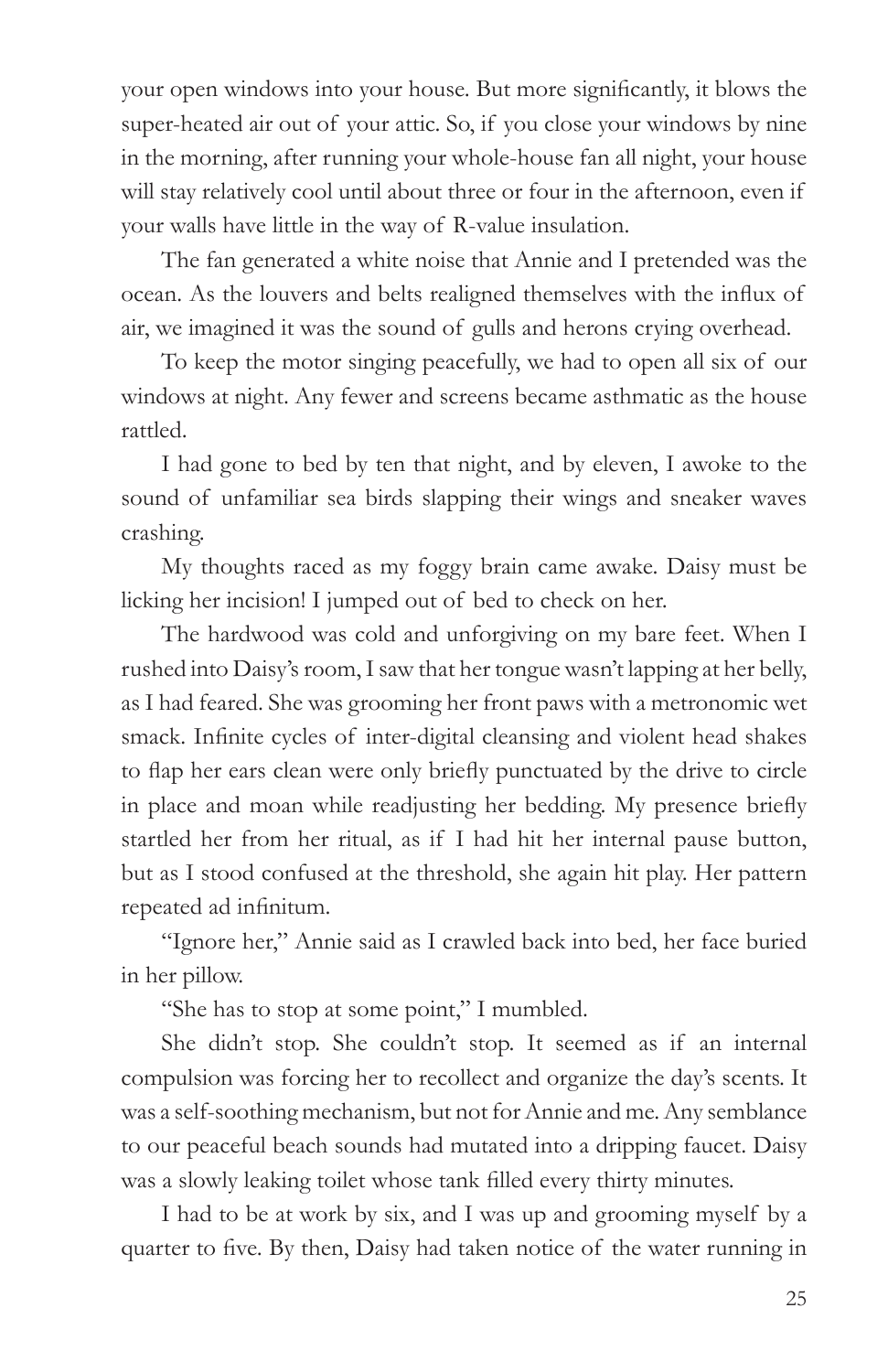the bathroom sink as I prepared to shave. I heard her panting and rocking in her crate, so I opened her enclosure to let her out, thinking I could keep her from waking Annie and Charlie if I gave her some freedom. She sprinted out wildly crashing into walls, chairs, and cabinets. I managed to lead her out through the garage to the side yard. The moment she squatted to pee, I saw our next-door neighbor, Ms. Calamondin, return home from her graveyard-shift job stocking shelves at the Costco in Woodland. Daisy barked at her in high-pitched rapid succession, her hackles flared.

I confronted her with a loud "Ahht!" She stopped, continued to urinate, then rolled onto her back, her fur still raised. Belly up, she continued to bark, but muted.

When I came back inside, I apologized to Annie for waking her and Charlie, who stood clinging to her leg while she braced herself against the kitchen counter. She was filling a teapot with her free hand.

"It's fine. I was awake getting kicked in the bladder anyway." She moved her hand to her growing belly and rubbed. "This one hardly ever moves, so I should be happy she's kicking."

"Daisy is kind of a mess," I said. "She needs to be walked, but I can't do it until I get home tonight. She is really anxious and fearful hyperactive, even."

As if on cue, Daisy slammed into the back door.

I let her in to eat, and she coursed around the house from this to that, seemingly unaware of our presence. The marimbas played as I filled her stainless food dish with kibble. There was no response, no interest. Daisy was a pinball. As she bounced off the bumpers of chairs and deflected off the flippers of furniture, she came to rest, tilted, in the middle of the kitchen floor, her body tense and coiled. Annie and I stood waiting for the plunger to be drawn back and Daisy to be set in motion again. Sure enough, with her mouth drawn tightly, her ears pricked, and her eyes darting, she did just that, her toenails clattering against the grout lines as they searched for purchase on the kitchen tile. Before Annie and I could react, Charlie wrapped himself around Daisy's barrel chest and squeezed. At that moment, Charlie gave Daisy what she had been searching for since she arrived in our home. Her ears dropped. Her eyebrows fell. Her